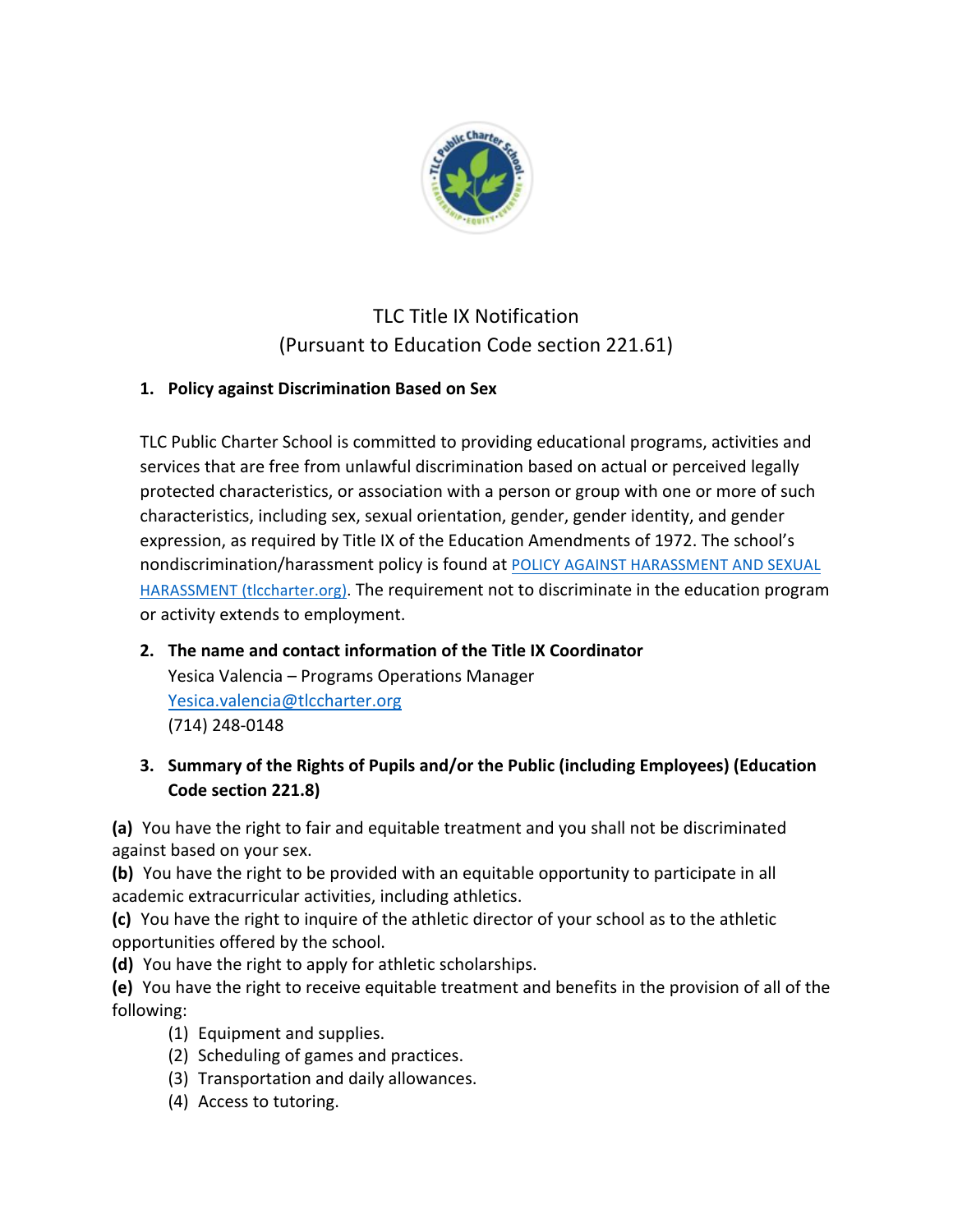- (5) Coaching.
- (6) Locker rooms.
- (7) Practice and competitive facilities.
- (8) Medical and training facilities and services.
- (9) Publicity.

**(f)** You have the right to have access to a gender equity coordinator to answer questions regarding gender equity laws.

**(g)** You have the right to contact the State Department of Education and the California Interscholastic Federation to access information on gender equity laws.

**(h)** You have the right to file a confidential discrimination complaint with the United States Office of Civil Rights or the State Department of Education if you believe you have been discriminated against or if you believe you have received unequal treatment on the basis of your sex.

**(i)** You have the right to pursue civil remedies if you have been discriminated against.

(j) You have the right to be protected against retaliation if you file a discrimination complaint.

For more information regarding student, parent/guardian, employee, or public rights under Title IX, please visit: The California Office of Equal Opportunity at http://www.cde.ca.gov/re/di/eo/genequitytitleix.asp.

#### The United States Department of Education Office for Civil Rights at

https://www2.ed.gov/about/offices/list/ocr/docs/title-ix-rights-201104.html.

#### **4.** The School's Responsibilities

Title IX of the Education Amendments of 1972 prohibits discrimination based on sex within federal funded education institutions. Thus, all educational programs and activities must be operated free from discrimination. Key areas addressed by Title IX include: recruitment, admissions, counseling; financial assistance; athletics; sex-based harassment and violence; treatment of pregnant and parenting students; discipline; off-campus activities, single-sex education; and employment. Education institutions must protect against discrimination in these areas. Also, a recipient may not retaliate against any person for opposing an educational practice or policy made unlawful under Title IX, filing a complaint under Title IX, or testifying or participating in any complaint action under Title IX. These protections apply to all applicants for admission and employment, students and parents or guardians of elementary and secondary school students, and employees.

For more information about the school's responsibilities under Title IX, please visit:

- 1) The California Office of Equal Opportunity at: http://www.cde.ca.gov/re/di/eo/titleixnotification.asp
- 2) The United States Department of Education Office of Civil Rights at: https://www2.ed.gov/about/offices/list/ocr/docs/tix\_dis.html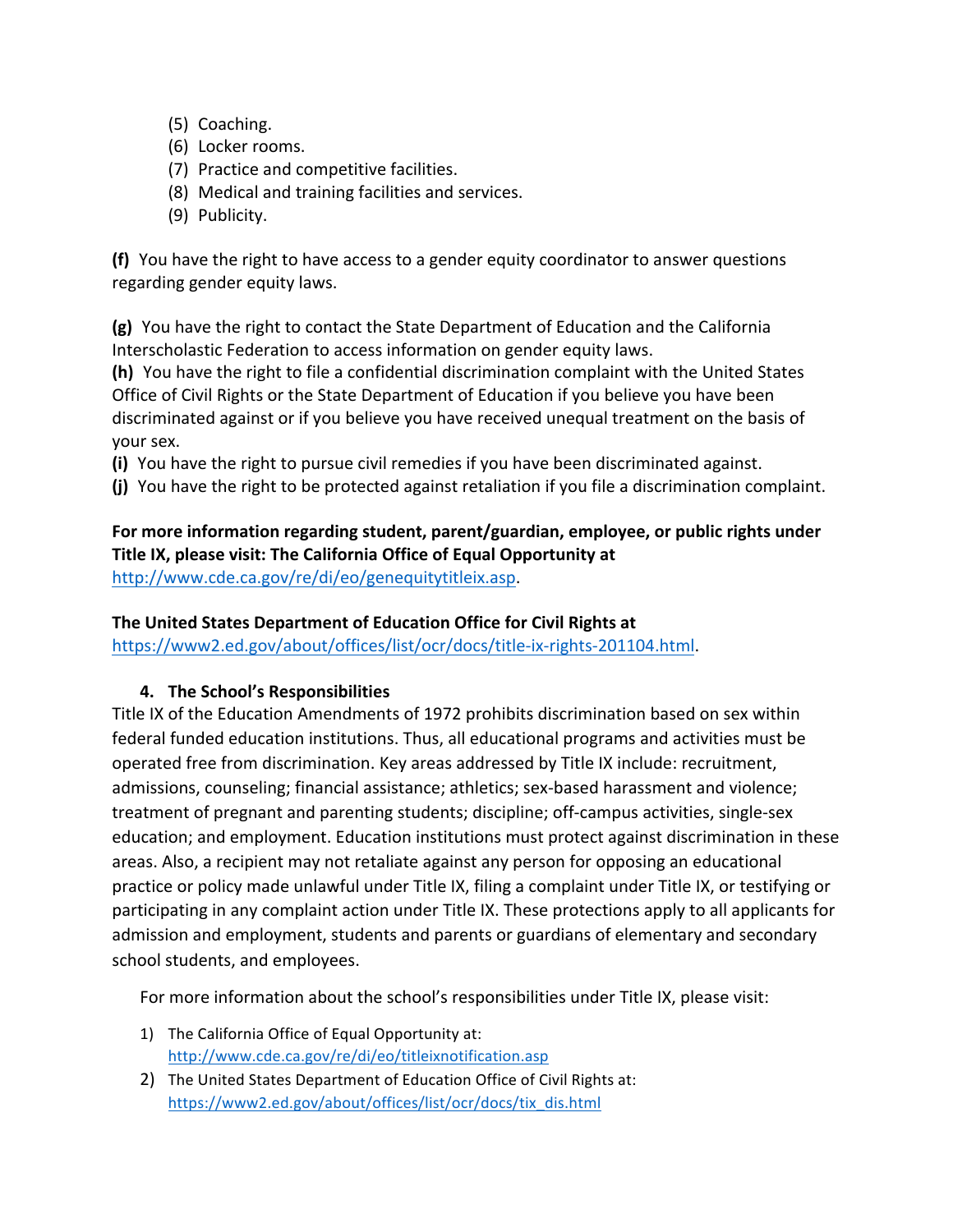#### **5.** How to File a Title IX Complaint

a) You can find more information regarding how to file a complaint as follows: • The United States Office for Civil Rights website: https://www2.ed.gov/about/offices/list/ocr/docs/howto.html?src=rt

• California Department of Education website:

http://www.cde.ca.gov/re/di/eo/complaint.asp

• TLC Public Charter School Uniform Complaint Procedures ("UCP") or Title IX/Harassment/Intimidation/Discrimination/Bullying Policy.

- b) A complaint regarding discrimination or harassment based on sex must ordinarily be filed with the U.S. Office for Civil Rights within 180 days of the last act of discrimination. If your complaint involves matters that occurred longer than this and you are requesting a waiver, you will be asked to show good cause why you did not file your complaint within the 180-day period. If you have questions about your situation, you can contact the California branch of the Office for Civil Rights at the address listed below. A complaint filed with TLC Public Charter School under our UCP alleging unlawful discrimination, harassment, intimidation or bullying must be initiated no later than six (6) months from the date when the alleged unlawful discrimination, harassment, intimidation or bullying occurred, or six (6) months from the date when the complainant first obtained knowledge of the facts of the alleged unlawful discrimination, harassment, intimidation or bullying.
- c) The U.S. Office for Civil Rights has its own policies and procedures for investigating complaints. Please review the above link for more information about this process. A complaint filed with TLC Public Charter School under our UCP or Title IX/ Harassment/ Intimidation/ Discrimination/ Bullying policy will be investigated in compliance with those policies.
- d) There are a variety of ways to file your complaint. You can use the U.S. Office for Civil Rights electronic complaint form filed directly through their website; or mail, email, or send by facsimile your own letter or a completed copy of the Office for Civil Rights Discrimination Complaint Form.

• The electronic complaint form is available at https://www2.ed.gov/about/offices/list/ocr/complaintintro.html 

• You can send a completed version of this form or your own letter via email, facsimile, or regular mail to the following addresses:

> **San Francisco Office for Civil Rights U.S. Department of Education 50 United Nations Plaza**